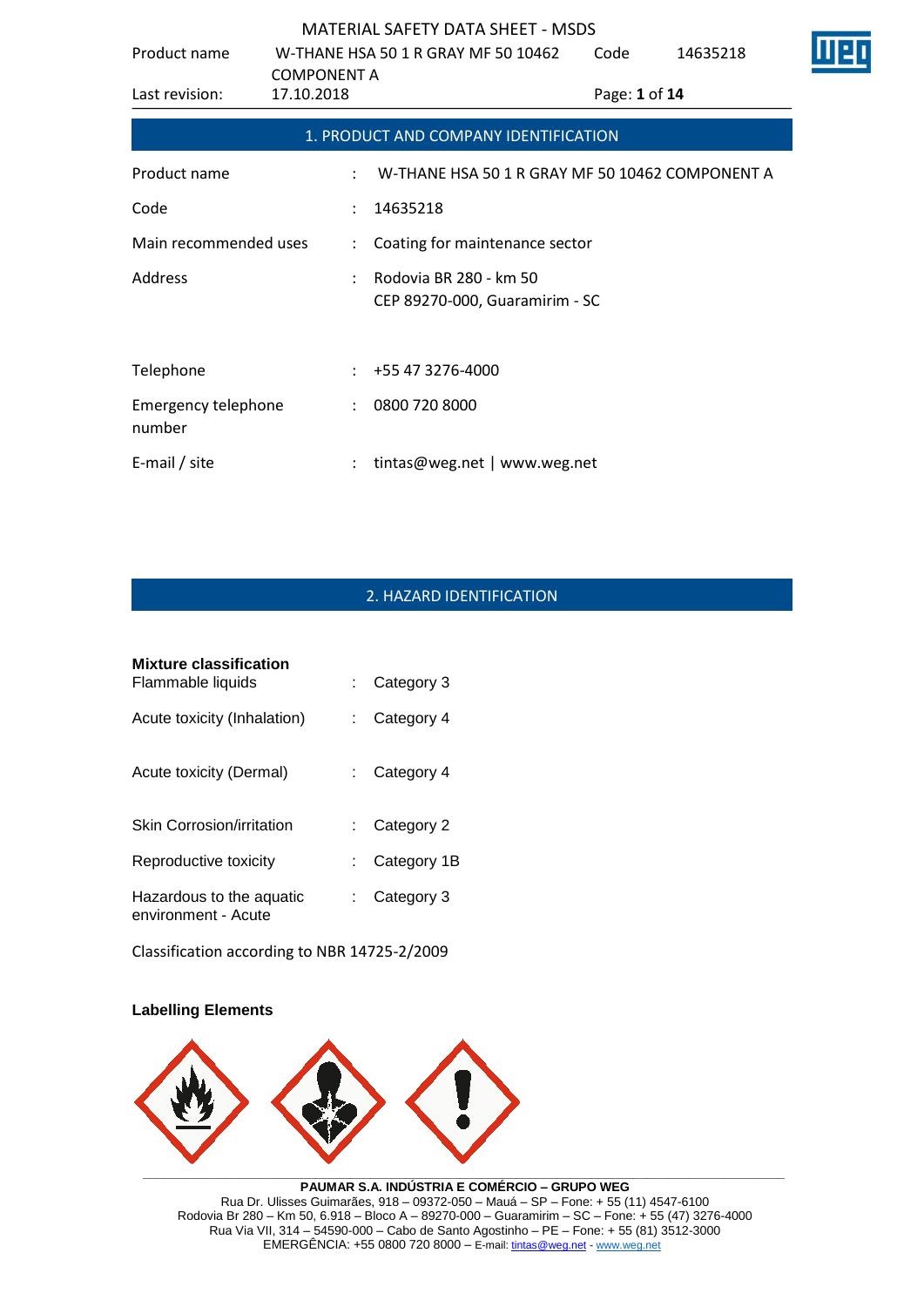|                        |                    | MATENIAL SAFETT DATA SHEET - MISDS                                                                                                                                                                                     |               |          |
|------------------------|--------------------|------------------------------------------------------------------------------------------------------------------------------------------------------------------------------------------------------------------------|---------------|----------|
| Product name           | <b>COMPONENT A</b> | W-THANE HSA 50 1 R GRAY MF 50 10462                                                                                                                                                                                    | Code          | 14635218 |
| Last revision:         | 17.10.2018         |                                                                                                                                                                                                                        | Page: 2 of 14 |          |
|                        |                    |                                                                                                                                                                                                                        |               |          |
| <b>Warning phrase</b>  |                    | Danger                                                                                                                                                                                                                 |               |          |
| <b>Hazard phrases</b>  |                    | H226 Flammable liquid and vapour.<br>H332 Harmful if inhaled.<br>H312 Harmful in contact with skin.<br>H315 Causes skin irritation.<br>H360 May damage fertility or the unborn child.<br>H402 Harmful to aquatic life. |               |          |
| <b>Caution Phrases</b> |                    | <b>Prevention:</b><br>P201 Obtain special instructions before use.                                                                                                                                                     |               |          |
|                        |                    | P202 Do not handle until all safety precautions have been read<br>and understood.                                                                                                                                      |               |          |
|                        |                    | P210 Keep away from heat, hot surfaces, sparks, open flames<br>and other ignition sources. No smoking.                                                                                                                 |               |          |
|                        |                    | P233 Keep container tightly closed.                                                                                                                                                                                    |               |          |
|                        |                    | P240 Ground/bond container and receiving equipment.                                                                                                                                                                    |               |          |
|                        |                    | <b>Reaction:</b><br>P303+P361+P353 IF ON SKIN (or hair): Take off immediately<br>all contaminated clothing. Rinse skin with water/shower.                                                                              |               |          |
|                        |                    | P308+P313 IF exposed or concerned: Call a doctor.                                                                                                                                                                      |               |          |
|                        |                    | P362+P364 Take off contaminated clothing and wash it before<br>reuse.                                                                                                                                                  |               |          |
|                        |                    | P370+P378 In case of fire: Use as chapter 5 of MSDS to<br>extinguish.                                                                                                                                                  |               |          |
|                        |                    | Storage:<br>P403+P235 Store in a well ventilated place. Keep cool.                                                                                                                                                     |               |          |
|                        |                    | Treatmentand disposal of waste:<br>P501 Dispose of contents/container as chapter 13 of the<br>MSDS.                                                                                                                    |               |          |
| Other hazard           |                    | When heated above its flash point, this material will release<br>toxic vapors and flames, and can burn in open area if exposed<br>to an ignition source.                                                               |               |          |

### 3. COMPOSITION AND INFORMATION ABOUT THE INGRENDIENTS

**Product type:** : : : : : Mixture

### **Ingrendients that contribute to danger:**

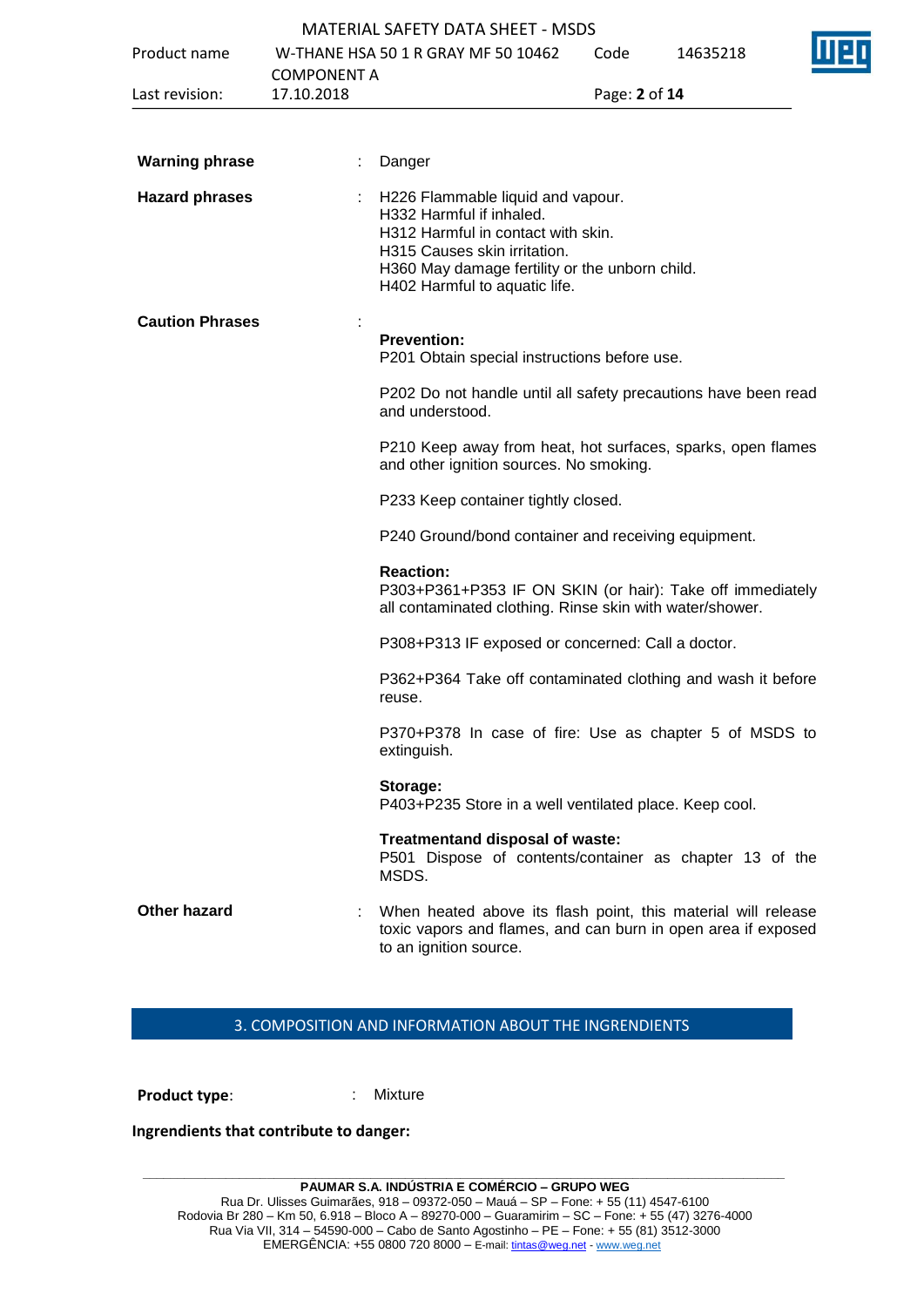Product name W-THANE HSA 50 1 R GRAY MF 50 10462 COMPONENT A Code 14635218



| Last revision:<br>17.10.2018 |           | Page: 3 of 14                                                                                                                                                             |                   |
|------------------------------|-----------|---------------------------------------------------------------------------------------------------------------------------------------------------------------------------|-------------------|
| Product name                 | CAS No.   | Risck classification                                                                                                                                                      | Concentration [%] |
| <b>SOLVENT XYLENE</b>        | 1330-20-7 | Flammable liquids,<br>Category 3<br>Acute toxicity Dermal,<br>Category 4<br>Acute toxicity<br>Inhalation,<br>Category 4<br><b>Skin Corrosion/irritation</b><br>Category 2 | $>= 30 - 50$      |
| PLASTICIZER ADDITIVE         | 84-74-2   | Reproductive toxicity,<br>Category 1B<br>Hazardous to the<br>aquatic environment -<br>Acute,<br>Category 1                                                                | $>= 1 - 5$        |

|                                                                          | <b>4. FIRST AID MEASURES</b>                                                                                                                                                                                                                                                                                                                                                                                                                                                               |
|--------------------------------------------------------------------------|--------------------------------------------------------------------------------------------------------------------------------------------------------------------------------------------------------------------------------------------------------------------------------------------------------------------------------------------------------------------------------------------------------------------------------------------------------------------------------------------|
|                                                                          |                                                                                                                                                                                                                                                                                                                                                                                                                                                                                            |
| <b>Inhalation</b>                                                        | : Take the victim to fresh air, keeping them rested and warm. If<br>breathing is irregular or has stopped, apply<br>artificial<br>respiration. Do not give anything orally. Seek medical<br>assistance immediately, bringing the product label whenever<br>possible.                                                                                                                                                                                                                       |
| <b>Contact with the skin</b>                                             | : Remove the product with vegetal oil (cooking oil) and then<br>wash the skin thoroughly with plenty of water. Do not use<br>solvents or thinners. Seek medical attention in case of any<br>irritation or other symptoms.                                                                                                                                                                                                                                                                  |
| <b>Contact with the eyes</b>                                             | : Remove contact lenses, if wearing any. Flush the eyes with<br>running water for at least 15 minutes, holding the eyelids<br>apart. Seek medical assistance immediately, bringing the<br>product label with you.                                                                                                                                                                                                                                                                          |
| Ingestion                                                                | Do not provoke vomiting. Consult with a doctor immediately.                                                                                                                                                                                                                                                                                                                                                                                                                                |
| <b>Most important symptoms</b><br>and effects, both acute and<br>delayed | : Headaches, dizziness, fatigue and in extreme cases, loss of<br>consciousness.                                                                                                                                                                                                                                                                                                                                                                                                            |
| Notes for the doctor                                                     | : Treat symptomatically. Do not induce vomiting because of risk<br>of aspiration of gastric contents into the lungs. Gastric lavage<br>is recommended when the patient ingests large quantities,<br>more than 5ml of the substance in its pure form. The toxic<br>potential of the quantity consumed must be evaluated in<br>relation to the risk of aspiration during gastric lavage.<br>Activated coal in solution could be useful. However, in some<br>cases the coal induces vomiting. |

**\_\_\_\_\_\_\_\_\_\_\_\_\_\_\_\_\_\_\_\_\_\_\_\_\_\_\_\_\_\_\_\_\_\_\_\_\_\_\_\_\_\_\_\_\_\_\_\_\_\_\_\_\_\_\_\_\_\_\_\_\_\_\_\_\_\_\_\_\_\_\_\_\_\_\_\_\_\_\_\_\_\_\_\_\_\_\_\_\_\_\_\_\_ PAUMAR S.A. INDÚSTRIA E COMÉRCIO – GRUPO WEG** Rua Dr. Ulisses Guimarães, 918 – 09372-050 – Mauá – SP – Fone: + 55 (11) 4547-6100 Rodovia Br 280 – Km 50, 6.918 – Bloco A – 89270-000 – Guaramirim – SC – Fone: + 55 (47) 3276-4000 Rua Via VII, 314 – 54590-000 – Cabo de Santo Agostinho – PE – Fone: + 55 (81) 3512-3000 EMERGËNCIA: +55 0800 720 8000 – E-mail[: tintas@weg.net](mailto:tintas@weg.net) - [www.weg.net](http://www.weg.net/)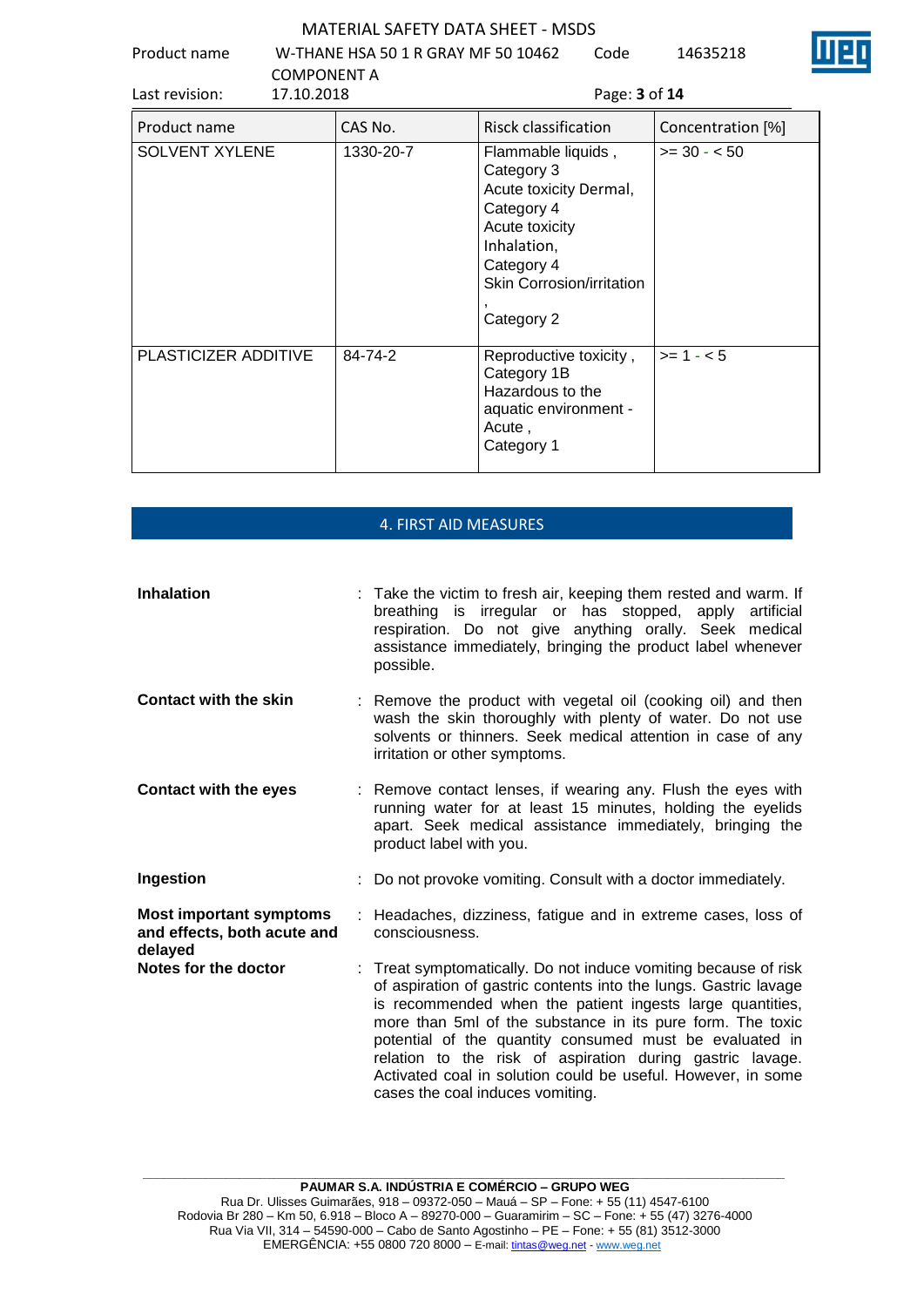| Product name                                             |                                  | W-THANE HSA 50 1 R GRAY MF 50 10462                                                                                                                                                                                                                                                                                                                                                                                                                                                                                                                                                                                                                                                                                       | Code          | 14635218 |
|----------------------------------------------------------|----------------------------------|---------------------------------------------------------------------------------------------------------------------------------------------------------------------------------------------------------------------------------------------------------------------------------------------------------------------------------------------------------------------------------------------------------------------------------------------------------------------------------------------------------------------------------------------------------------------------------------------------------------------------------------------------------------------------------------------------------------------------|---------------|----------|
| Last revision:                                           | <b>COMPONENT A</b><br>17.10.2018 |                                                                                                                                                                                                                                                                                                                                                                                                                                                                                                                                                                                                                                                                                                                           | Page: 4 of 14 |          |
|                                                          |                                  | 5. FIRE-FIGHTING MEASURES                                                                                                                                                                                                                                                                                                                                                                                                                                                                                                                                                                                                                                                                                                 |               |          |
|                                                          |                                  |                                                                                                                                                                                                                                                                                                                                                                                                                                                                                                                                                                                                                                                                                                                           |               |          |
| <b>Suitable extinguishing</b><br>methods                 |                                  | : Water in mist form<br>Carbon dioxide (CO2)<br>Foam alcohol resistent<br>Dry chemical powder                                                                                                                                                                                                                                                                                                                                                                                                                                                                                                                                                                                                                             |               |          |
| <b>Extinguishing methods not</b><br>recommended          | -11                              | Direct water jet.                                                                                                                                                                                                                                                                                                                                                                                                                                                                                                                                                                                                                                                                                                         |               |          |
| <b>Specific dangers</b>                                  |                                  | Flammable liquid and vapour. Dangerous when exposed to<br>heat or ignition source. Exposed packaging to the fire may<br>rupture due to the increased pressure with risk of a<br>subsequent explosion. The vapours are havier than the air<br>and spread close to the ground and it can move to the ignition<br>source and provoke fire or backspace of the flames. Avoid the<br>accumulation of vapours in depressions on the ground,<br>manholes, basement etc. The vapours and/or the particles<br>finely divided (spray) may form explosive mixtures with the air.<br>In case of burning of the product, it forms carbon and nitrogen<br>compounds. The inhalation of these subproducts may cause<br>damage to health. |               |          |
| <b>Protective measures of the</b><br>fire fighting team. |                                  | The personnel involved in firefighting should wear self<br>contained breathing apparatus with positive pressure and full<br>protection clothes.                                                                                                                                                                                                                                                                                                                                                                                                                                                                                                                                                                           |               |          |
| <b>Specific methods</b>                                  |                                  | Evacuate and isolate the area. Approach from fire with wind at<br>your back. Fight the fire to a secure distance. Remove the<br>packaging of the product from the fire area if this can be made<br>with safety. Chill sideways with water in form of fog all the<br>closed packaging near the fire. Avoid that the resulting water<br>from fire fighting reaches drains or waterways. Use dikes to<br>contain this water and eliminate it according to environmental                                                                                                                                                                                                                                                      |               |          |

## 6. SPILL / LEAK CONTROL PROCEDURES

#### **Personal precautions, protective equipment and emergency procedures**

regulations.

| For the emergency service<br>staff                      | : If specialized clothing is needed to combat the leak/spillage,<br>Section 8 should be consulted. All precautions described in<br>the following section must be followed.                                               |
|---------------------------------------------------------|--------------------------------------------------------------------------------------------------------------------------------------------------------------------------------------------------------------------------|
| For staff who are not part<br>of the emergency services | : No action should be taken that may generate danger to<br>people without adequate training and<br>qualifications. Understand the dangers of leaked/spilled<br>products. Use appropriate personal protective equipment - |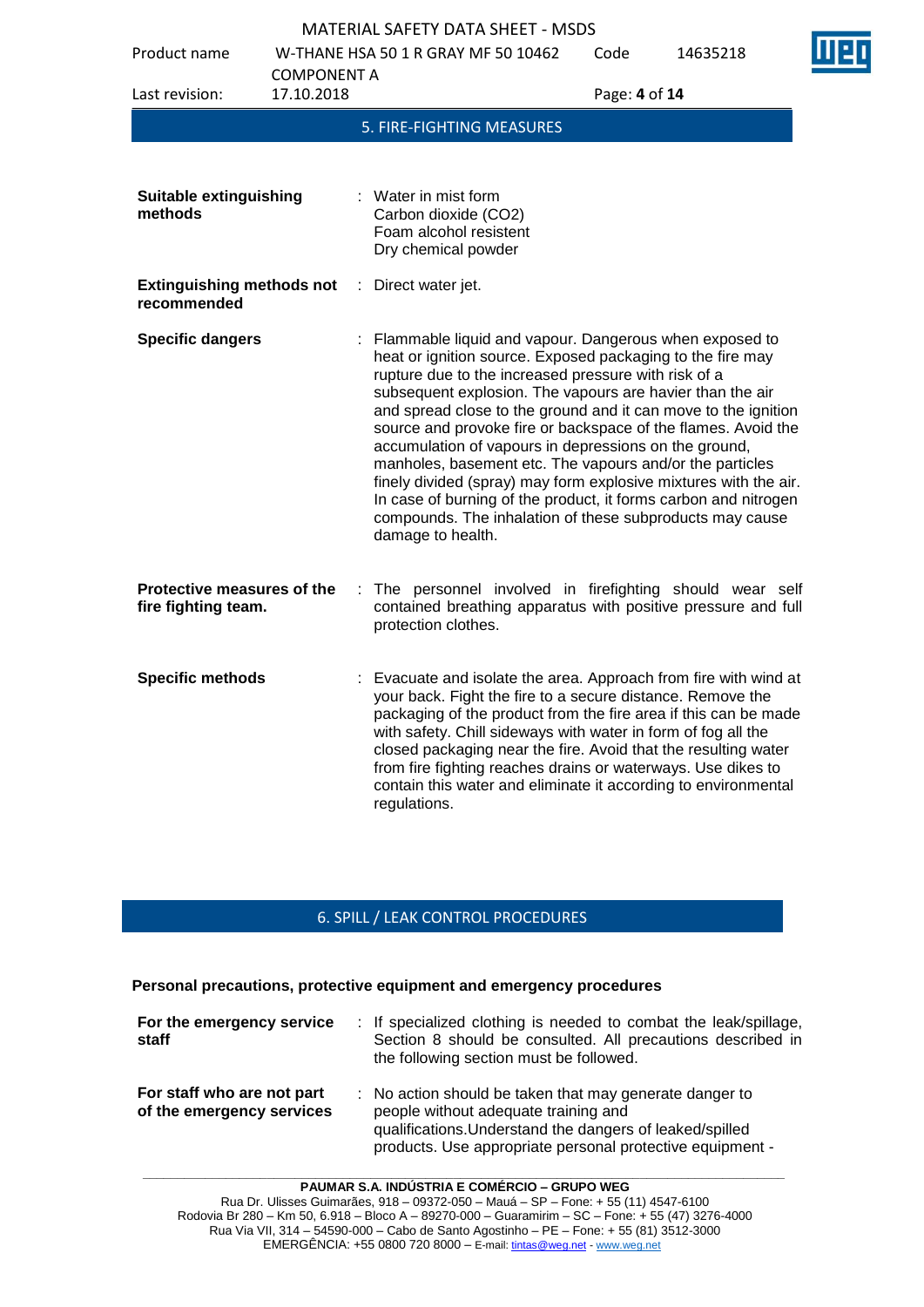| <b>MATERIAL SAFETY DATA SHEET - MSDS</b> |  |
|------------------------------------------|--|
|------------------------------------------|--|

Product name W-THANE HSA 50 1 R GRAY MF 50 10462

 $C^{\text{odd}} = 14635348$ 



| r Tuuuttilaillit                 |                    | 20 ביוואו וחורשות של הכוו באורו                                                                                                                                                                                                                                                                                                                                                                                                                                                                                                                           | <b>CUUC</b>   | 14099410 |
|----------------------------------|--------------------|-----------------------------------------------------------------------------------------------------------------------------------------------------------------------------------------------------------------------------------------------------------------------------------------------------------------------------------------------------------------------------------------------------------------------------------------------------------------------------------------------------------------------------------------------------------|---------------|----------|
|                                  | <b>COMPONENT A</b> |                                                                                                                                                                                                                                                                                                                                                                                                                                                                                                                                                           |               |          |
| Last revision:                   | 17.10.2018         |                                                                                                                                                                                                                                                                                                                                                                                                                                                                                                                                                           | Page: 5 of 14 |          |
|                                  |                    | see section 8. Evacuate surrounding areas. Isolate area and<br>keep onlookers away. Do not touch or walk through spilled<br>material. Eliminate all sources of ignition. Avoid breathing<br>vapor or mist. Provide adequate ventilation if possible. Wear<br>appropriate respiratory mask when ventilation is inadequate. In<br>accordance with characteristics of the location and/or area<br>and in relation to the amount of spilled/leaked product,<br>additional emergency measures may be taken under the<br>supervision of a trained professional. |               |          |
| <b>Environmental precautions</b> |                    | : Prevent the product or the water used in the service reaches<br>waterways,<br>channels, drains, or galleries. In case of significant spill, retain<br>spi<br>lled liquid with inert material such as sand or earth. In<br>approprieate,<br>use absorbent materials such as sawdust, rags, vermiculites,<br>etc.                                                                                                                                                                                                                                         |               |          |

#### **Methods and materials for containment and cleaning**

| Large spills / leaks | : Understand<br>later disposal - see chapter 13.                | the | dangers | of . | leaked/spilled<br>products. Approaching the site with the wind from behind. Stop<br>leak if this can be done safely. Prevent from entering holes /<br>depressions in the floor. If this happens to provide ventilation.<br>Confine the spill in a dike away from the leak point for later<br>disposal. Remove local packaging from the spills site. Use anti<br>sparkling tools and explosion-proof equipment to collect the<br>product. All equipment used when handling the product must<br>be electrically grounded. Soak up with an inert dry material<br>(sand, vermiculite) placing the same in a suitable container for |
|----------------------|-----------------------------------------------------------------|-----|---------|------|--------------------------------------------------------------------------------------------------------------------------------------------------------------------------------------------------------------------------------------------------------------------------------------------------------------------------------------------------------------------------------------------------------------------------------------------------------------------------------------------------------------------------------------------------------------------------------------------------------------------------------|
| Small spills / leaks | Stop the leak if this can be done safely Cover up spillage in a |     |         |      |                                                                                                                                                                                                                                                                                                                                                                                                                                                                                                                                                                                                                                |

**Small spills / leaks** : Stop the leak if this can be done safely.Cover up spillage in a tarp to prevent the spread by wind or rain. Use antifaiscantes tools and explosion-proof equipment properly grounded to collect the product. Place the material collected in dry, clean and properly identified containers. Cap the container loosened so removing them from the spill site. Avoid formation of dust. Remove the packaging from the spill site. If there is product disposal need refer to chapter 13

> Contain and collect the material of the leak with absorbent materials and non-combustible, such as sand, earth, vermiculite, calcined diatomite, etc. in a waste container in accordance with local regulations.

#### 7. HANDLING AND STORAGE

#### **Precautions for safe handling**

**Instructions for safe : Use individual protective equipment. Emergency showers and** 

**PAUMAR S.A. INDÚSTRIA E COMÉRCIO – GRUPO WEG** Rua Dr. Ulisses Guimarães, 918 – 09372-050 – Mauá – SP – Fone: + 55 (11) 4547-6100 Rodovia Br 280 – Km 50, 6.918 – Bloco A – 89270-000 – Guaramirim – SC – Fone: + 55 (47) 3276-4000 Rua Via VII, 314 – 54590-000 – Cabo de Santo Agostinho – PE – Fone: + 55 (81) 3512-3000 EMERGÊNCIA: +55 0800 720 8000 – E-mail[: tintas@weg.net](mailto:tintas@weg.net) - [www.weg.net](http://www.weg.net/)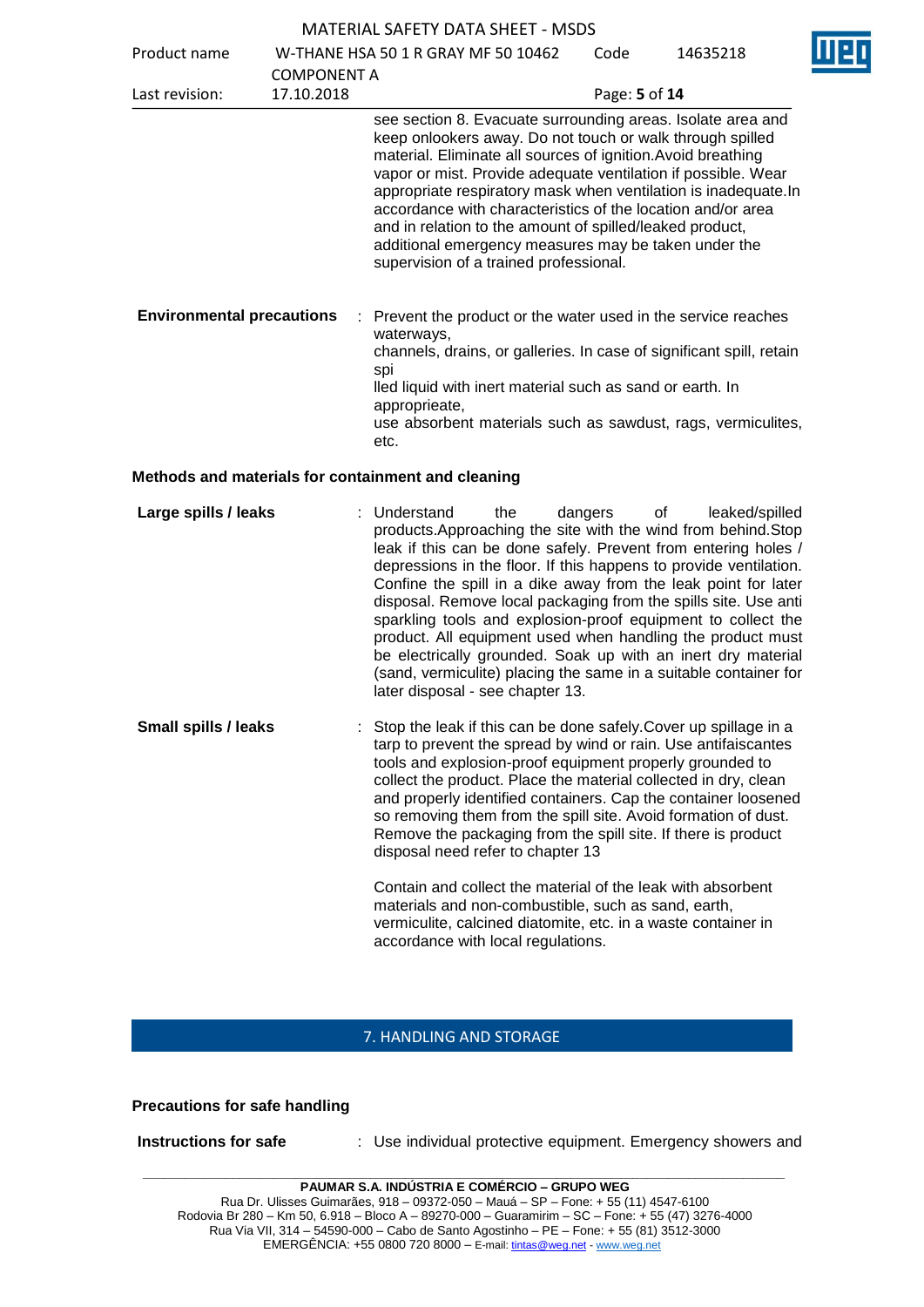| Product name                            | <b>COMPONENT A</b> | W-THANE HSA 50 1 R GRAY MF 50 10462                                                                                                                                                                                                                                                                                                                                                                                                                                                                                                                                                                                                                                                                                                                                                                                                                                                                                                                                                                                                                                                                                                                                                                                                                                                                                                                                                                                                                                                                                                                                                                                            | Code          | 14635218 |  |
|-----------------------------------------|--------------------|--------------------------------------------------------------------------------------------------------------------------------------------------------------------------------------------------------------------------------------------------------------------------------------------------------------------------------------------------------------------------------------------------------------------------------------------------------------------------------------------------------------------------------------------------------------------------------------------------------------------------------------------------------------------------------------------------------------------------------------------------------------------------------------------------------------------------------------------------------------------------------------------------------------------------------------------------------------------------------------------------------------------------------------------------------------------------------------------------------------------------------------------------------------------------------------------------------------------------------------------------------------------------------------------------------------------------------------------------------------------------------------------------------------------------------------------------------------------------------------------------------------------------------------------------------------------------------------------------------------------------------|---------------|----------|--|
| Last revision:                          | 17.10.2018         |                                                                                                                                                                                                                                                                                                                                                                                                                                                                                                                                                                                                                                                                                                                                                                                                                                                                                                                                                                                                                                                                                                                                                                                                                                                                                                                                                                                                                                                                                                                                                                                                                                | Page: 6 of 14 |          |  |
| treatment                               |                    | eye wash basins must be installed in locations of use and<br>storage.                                                                                                                                                                                                                                                                                                                                                                                                                                                                                                                                                                                                                                                                                                                                                                                                                                                                                                                                                                                                                                                                                                                                                                                                                                                                                                                                                                                                                                                                                                                                                          |               |          |  |
| <b>Precautions for safe</b><br>handling |                    | Use appropriate personal protective equipment - see section<br>8; The product handling should occur in places with good<br>natural ventilation or with the presence of local exhaust<br>ventilation; The electrical installations must comply with the<br>International Electrical Commission Standards (IEC), ABNT<br>Standards (Brazilian Association of Technical Standards),<br>taking into account the results of the classification area study<br>for the local and/or product instalation.<br>Use anti-sparking tools when handling the product; In transfer<br>operations, metal containers must be used and all containers<br>must be properly grounded to avoid sparkling by the<br>accumulation of static energy; Handle and use away from hot<br>surfaces, sparks, open flames, and other sources of ignition.<br>Do not smoke; Do not ingest. Avoid inhalation of vapors or<br>smoke as well as avoid contact with eyes, skin and clothing;<br>Eating and drinking should be prohibited in the area where the<br>material is handled, stored and processed. Workers should<br>wash their hands before eating, drinking and smoking.<br>Remove contaminated clothing and protective equipment<br>before entering food areas; After use keep the product in its<br>original packaging, sealed; Empty containers may be<br>hazardous and should be disposed of properly. Do not reuse<br>the packaging; Emergency showers and eye washer should be<br>installed in the use and storage places.<br>Do not handle the product until you have read and understood<br>all safety precautions contained in this document. |               |          |  |
| <b>Fire protection</b>                  |                    | Only use in well-ventilated locations, to prevent accumulation<br>of vapors in explosive concentrations.All conductive elements<br>of the system, in contact with the product, must be electrically<br>grounded Keep away from heat and sources of ignition. Tools<br>that do not produce sparks should be used. Do not smoke.                                                                                                                                                                                                                                                                                                                                                                                                                                                                                                                                                                                                                                                                                                                                                                                                                                                                                                                                                                                                                                                                                                                                                                                                                                                                                                 |               |          |  |
| <b>Storage conditions</b>               |                    |                                                                                                                                                                                                                                                                                                                                                                                                                                                                                                                                                                                                                                                                                                                                                                                                                                                                                                                                                                                                                                                                                                                                                                                                                                                                                                                                                                                                                                                                                                                                                                                                                                |               |          |  |
| Substances to be avoid                  |                    | : Keep away from oxidising agents, strong acid solutions and<br>strong alkaline solutions.                                                                                                                                                                                                                                                                                                                                                                                                                                                                                                                                                                                                                                                                                                                                                                                                                                                                                                                                                                                                                                                                                                                                                                                                                                                                                                                                                                                                                                                                                                                                     |               |          |  |
| <b>Storage conditions</b>               | ÷                  | The electrical installation must comply with NEC(National<br>Electrical Code) or IEC (International Electrical Commission)<br>standards and/or those of the ABNT (Brazilian Association of<br>Technical Standards). The floor of the storage area must be<br>impermeable, non-combustible and must have ditches that<br>allow run off into the containment reservoir. Storage tanks<br>must be surrounded by embankments and have drains in case<br>of leakage.                                                                                                                                                                                                                                                                                                                                                                                                                                                                                                                                                                                                                                                                                                                                                                                                                                                                                                                                                                                                                                                                                                                                                                |               |          |  |
| Appropriate storage<br>conditions       |                    | : Store the material in covered, dry, well ventilated and<br>identified areasKeep out of direct sunlight. Store in a closed<br>container.                                                                                                                                                                                                                                                                                                                                                                                                                                                                                                                                                                                                                                                                                                                                                                                                                                                                                                                                                                                                                                                                                                                                                                                                                                                                                                                                                                                                                                                                                      |               |          |  |
| Inappropriate storage<br>conditions     |                    | : Exposed to elevated temperatures, sun and rain. Close to<br>oxidizing agents. Close to food. Close to sources of heat and<br>ignition.                                                                                                                                                                                                                                                                                                                                                                                                                                                                                                                                                                                                                                                                                                                                                                                                                                                                                                                                                                                                                                                                                                                                                                                                                                                                                                                                                                                                                                                                                       |               |          |  |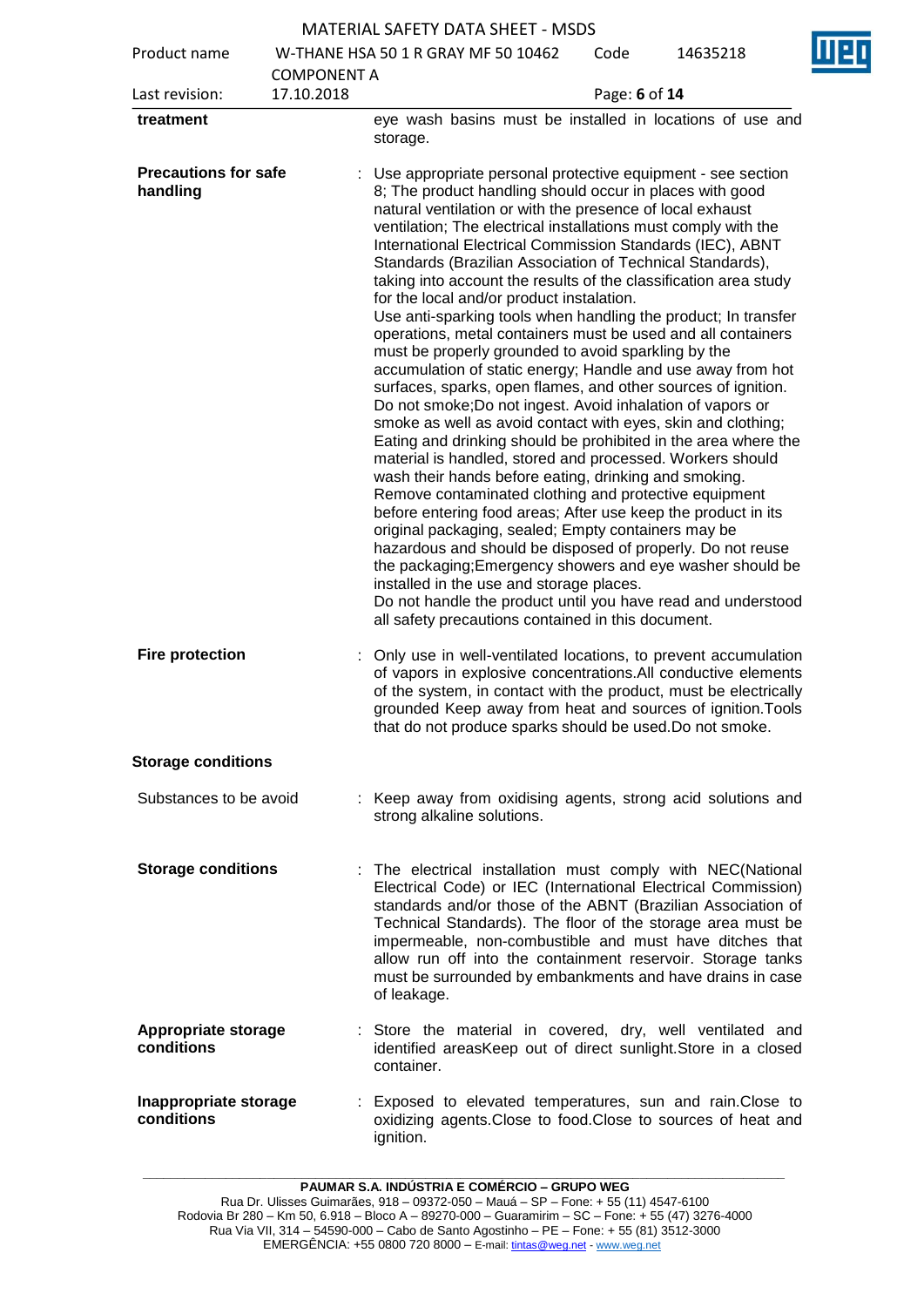| Product name                              |                    |   | W-THANE HSA 50 1 R GRAY MF 50 10462                                                                                                                                 | Code          | 14635218 |  |
|-------------------------------------------|--------------------|---|---------------------------------------------------------------------------------------------------------------------------------------------------------------------|---------------|----------|--|
|                                           | <b>COMPONENT A</b> |   |                                                                                                                                                                     |               |          |  |
| Last revision:                            | 17.10.2018         |   |                                                                                                                                                                     | Page: 7 of 14 |          |  |
| <b>Materials to avoid</b>                 |                    |   | : Do not store with explosive materials, flammableand/or toxic<br>gases, oxidizing, corrosive substances, or materials that may<br>generate spontaneous combustion. |               |          |  |
| Secure packaging materials                |                    |   |                                                                                                                                                                     |               |          |  |
| <b>Recommended packaging</b><br>materials |                    | ÷ | Amber type glass.<br>Metal packaging                                                                                                                                |               |          |  |
| Packaging materials to be<br>avoided      |                    |   | : Certain plastic materials                                                                                                                                         |               |          |  |

## 8. EXPOSURE CONTROL – PERSONAL PROTECTION

The information in this chapter contain general guidelines. Chapter 1 should be consulted for any information on the recommended use of this product in different scenarios of exposure.

| <b>Engineering control</b><br>measures | Preferably use the product in adequate application cabin.<br>In case it is not possible, provide exhaustion/ventilation<br>enough to keep the concentration of the agents indicated<br>in this section under the limits of tolerance (L.T.),<br>otherwise, use adequate respiratory protection equipment. |
|----------------------------------------|-----------------------------------------------------------------------------------------------------------------------------------------------------------------------------------------------------------------------------------------------------------------------------------------------------------|
|                                        | The engineering controls should keep the concentrations<br>of gas/vapour under the limit of LEL - Lower Explosive<br>Limit (see section 9). Use equipment explosion proof.                                                                                                                                |

### **Control parameters**

### **Occupational Exposure Limits**

| <b>Name</b>                    | CAS No.   | <b>TLV/TWA</b>                                                | <b>TLV/STEL</b>                 | <b>TLV/TETO</b> | <b>Source</b> |
|--------------------------------|-----------|---------------------------------------------------------------|---------------------------------|-----------------|---------------|
| SOLVENT XYLENE                 | 1330-20-7 | 78 ppm340<br>mg/m <sup>3100</sup><br>ppm434 mg/m <sup>3</sup> | 150 ppm651<br>mg/m <sup>3</sup> |                 | NR15ACGIH     |
| <b>PLASTICIZER</b><br>ADDITIVE | 84-74-2   |                                                               |                                 |                 |               |

\*PPM - parts of vapour or gas per million of parts of contaminated air

\*\* MG/m<sup>3</sup> - miligrams per cubic meter of air.

# **Personal protective equipment required<br>Respiratory protection : In case**

**Respirator in case of the concentrations are above the indicated** tolerance limits, the use of appropriated mask is necessary for this goal (half-face mask or full face mask with filter to organic vapors and acid gases).

**\_\_\_\_\_\_\_\_\_\_\_\_\_\_\_\_\_\_\_\_\_\_\_\_\_\_\_\_\_\_\_\_\_\_\_\_\_\_\_\_\_\_\_\_\_\_\_\_\_\_\_\_\_\_\_\_\_\_\_\_\_\_\_\_\_\_\_\_\_\_\_\_\_\_\_\_\_\_\_\_\_\_\_\_\_\_\_\_\_\_\_\_\_**

Rua Via VII, 314 – 54590-000 – Cabo de Santo Agostinho – PE – Fone: + 55 (81) 3512-3000 EMERGËNCIA: +55 0800 720 8000 – E-mail[: tintas@weg.net](mailto:tintas@weg.net) - [www.weg.net](http://www.weg.net/)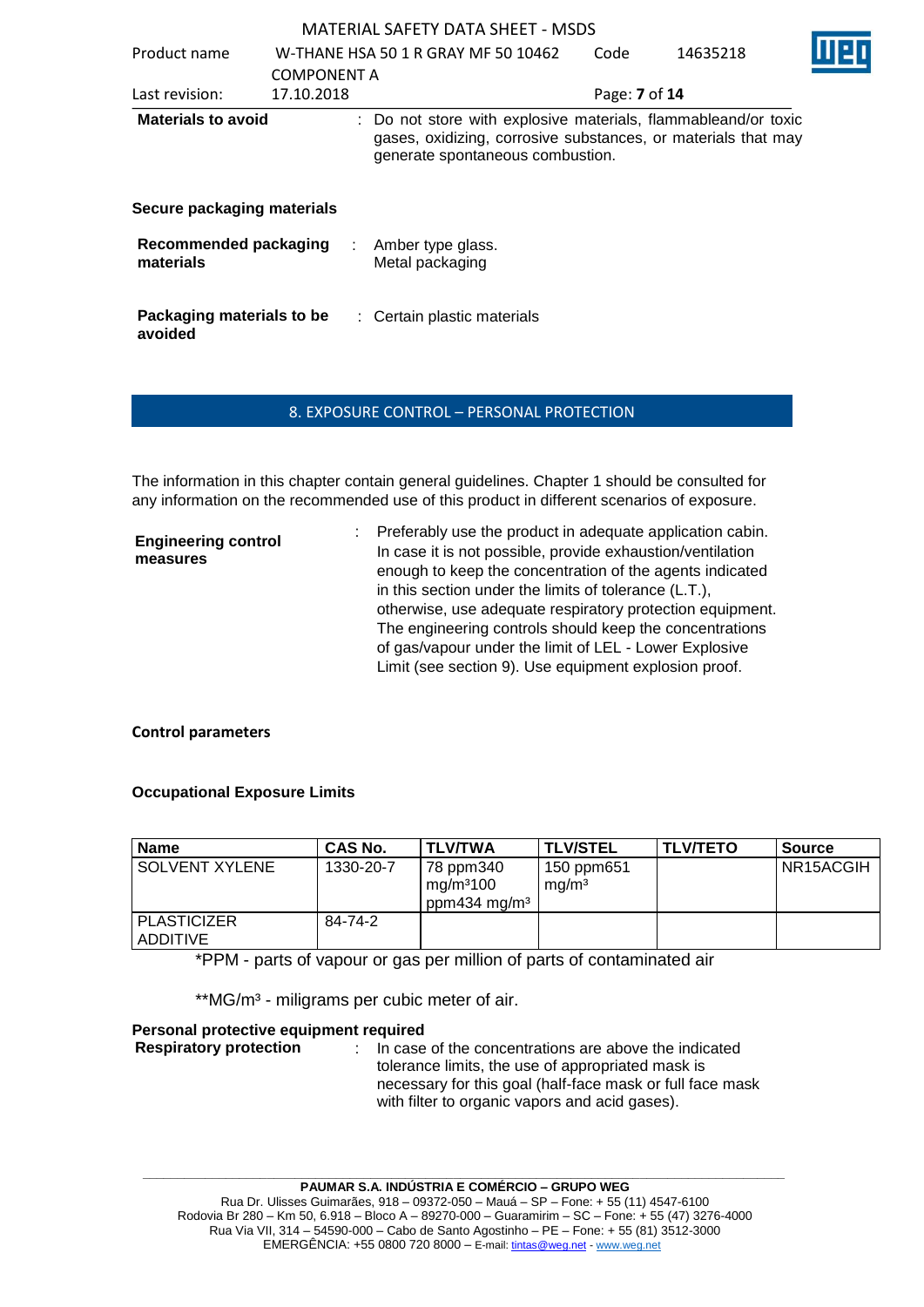| <b>MATERIAL SAFETY DATA SHEET - MSDS</b> |  |  |  |
|------------------------------------------|--|--|--|
|------------------------------------------|--|--|--|

| Product name                    |                                  | W-THANE HSA 50 1 R GRAY MF 50 10462                                                                                                                                                                                                | Code          | 14635218 |  |
|---------------------------------|----------------------------------|------------------------------------------------------------------------------------------------------------------------------------------------------------------------------------------------------------------------------------|---------------|----------|--|
| Last revision:                  | <b>COMPONENT A</b><br>17.10.2018 |                                                                                                                                                                                                                                    | Page: 8 of 14 |          |  |
|                                 |                                  |                                                                                                                                                                                                                                    |               |          |  |
| Eye protection                  |                                  | Use hermetic goggles to protect against liquid splashes.                                                                                                                                                                           |               |          |  |
| <b>Body and skin protection</b> |                                  | : It is recommended the use of apron barber type to<br>protecting upper limbs, trunk and lower limbs in case of<br>splash. In case of risk of static electricity generation the<br>cloth should be antistatic, includin the apron. |               |          |  |

# 9. PHYSICAL AND CHEMICAL PROPERTIES

| Form                                     | t, | Liquid                          |
|------------------------------------------|----|---------------------------------|
| <b>State of matter</b>                   |    | Liquid                          |
| Color                                    |    | Gray                            |
| Odour                                    |    | <b>Distinctive</b>              |
| <b>Odour limit</b>                       |    | Not applicable                  |
| pH                                       |    | Not applicable                  |
| <b>Melting point</b>                     |    | Data not available.             |
| <b>Boiling point</b>                     |    | Data not available.             |
| Flash Point (Open cup)                   | t. | 28 °C                           |
| <b>Evaporation rate</b>                  | ÷. | Data not available.             |
| <b>Inflammation point</b>                |    | Method: Data not available.     |
| <b>Upper explosive limit</b>             |    | Data not available.             |
| Lower explosive limit                    |    | Data not available.             |
| Vapor pressure                           | t. | Data not available.             |
| <b>Density</b>                           |    | $0,98 - 1,08$ g/cm <sup>3</sup> |
| Solubility(ies)                          | ÷  | Water-insoluble                 |
| N-octano /water partition<br>coefficient | ÷. | Data not available.             |
| <b>Auto flammability</b>                 | t  | Data not available.             |
| Cinematic viscosity (25°C)               | t. | 70 - 80 UK                      |
| Vapor density                            | t  | Data not available.             |
| <b>Decomposition temperature</b>         |    |                                 |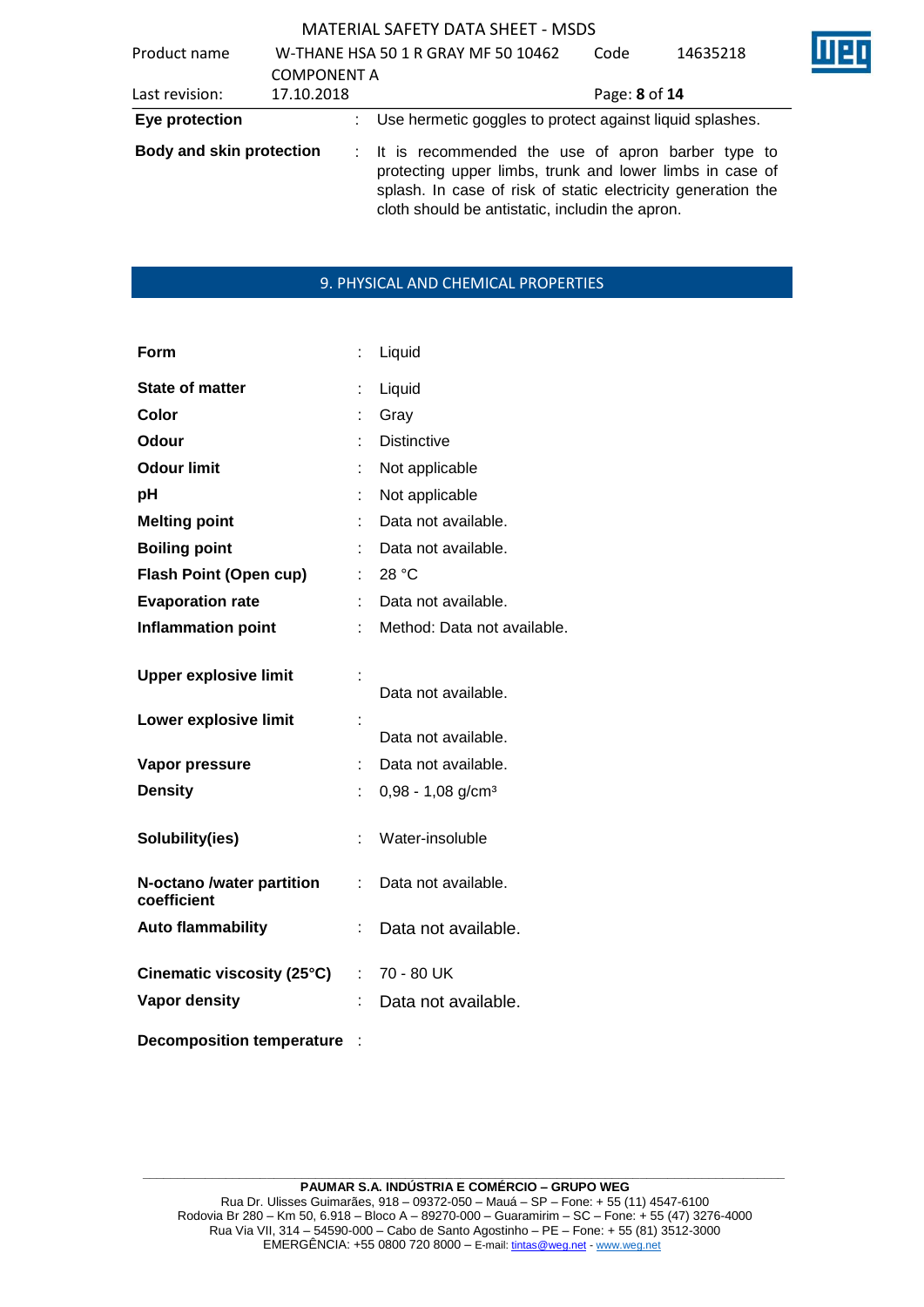Product name W-THANE HSA 50 1 R GRAY MF 50 10462

Code 14635218

| Last revision:                               | <b>COMPONENT A</b><br>17.10.2018 | Page: 9 of 14                                                                                                                                                                                             |
|----------------------------------------------|----------------------------------|-----------------------------------------------------------------------------------------------------------------------------------------------------------------------------------------------------------|
|                                              |                                  | <b>10. STABILITY AND REACTIVITY</b>                                                                                                                                                                       |
|                                              |                                  |                                                                                                                                                                                                           |
| <b>Reactivity</b>                            |                                  | : Presents no reactivity at room temperature and under normal<br>conditions of use.                                                                                                                       |
| <b>Chemical stability</b>                    |                                  | : Stable at room temperature and under normal conditions of<br>use. Unstable at temperatures above the flash point.                                                                                       |
| <b>Possibility of dangerous</b><br>reactions |                                  | : Presents no reactivity at room temperature and under normal<br>conditions of use.<br>None when the product is stored, applied and processed<br>correctly.                                               |
| Need to add additives and<br>inhibitors      | ÷                                | Not necessary.                                                                                                                                                                                            |
| <b>Conditions to avoid</b>                   |                                  | : Extreme heat and open flame.                                                                                                                                                                            |
| Incompatible materials                       | ÷.                               | Do not store with explosive materials, flammableand/or toxic<br>gases, oxidizing, corrosive substances, or materials that may<br>generate spontaneous combustion.<br>Plastic materials soluble in Xylene. |
| Dangerous products of<br>decomposition       |                                  | Produces noxious gases such as carbon monoxide (CO),<br>carbon dioxide (CO2) and nitrogen oxides (NOx).                                                                                                   |

11. TOXICOLOGICAL INFORMATION

| <b>Components</b><br><b>SOLVENT XYLENE</b>                    |                                                                  |                                                |
|---------------------------------------------------------------|------------------------------------------------------------------|------------------------------------------------|
| Acute toxicity by oral<br>use                                 | : Test species<br><b>DL50</b><br>Observations                    | Rat<br>4.300 mg/kg                             |
| <b>Acute toxicity by</b><br>inhalation                        | : Test species<br><b>DL50</b><br>Observations                    | Rat<br>21,7 mg/l4 h                            |
| Acute toxicity by<br>cutaneous use                            | : Test species<br><b>DL50</b><br>Observations                    | Rabbit<br>> 1.700 mg/kg<br>Data not available. |
| <b>Acute toxicity (other</b><br>methods of<br>administration) | : Test species<br><b>DL50</b><br>LC50<br>Non-standard unit value | Data not available.                            |
| <b>Corrosion/irritation of</b><br>skin                        | $\therefore$ Category 2                                          |                                                |

**Serious eye damage/eye**  : Data not available.**irritation**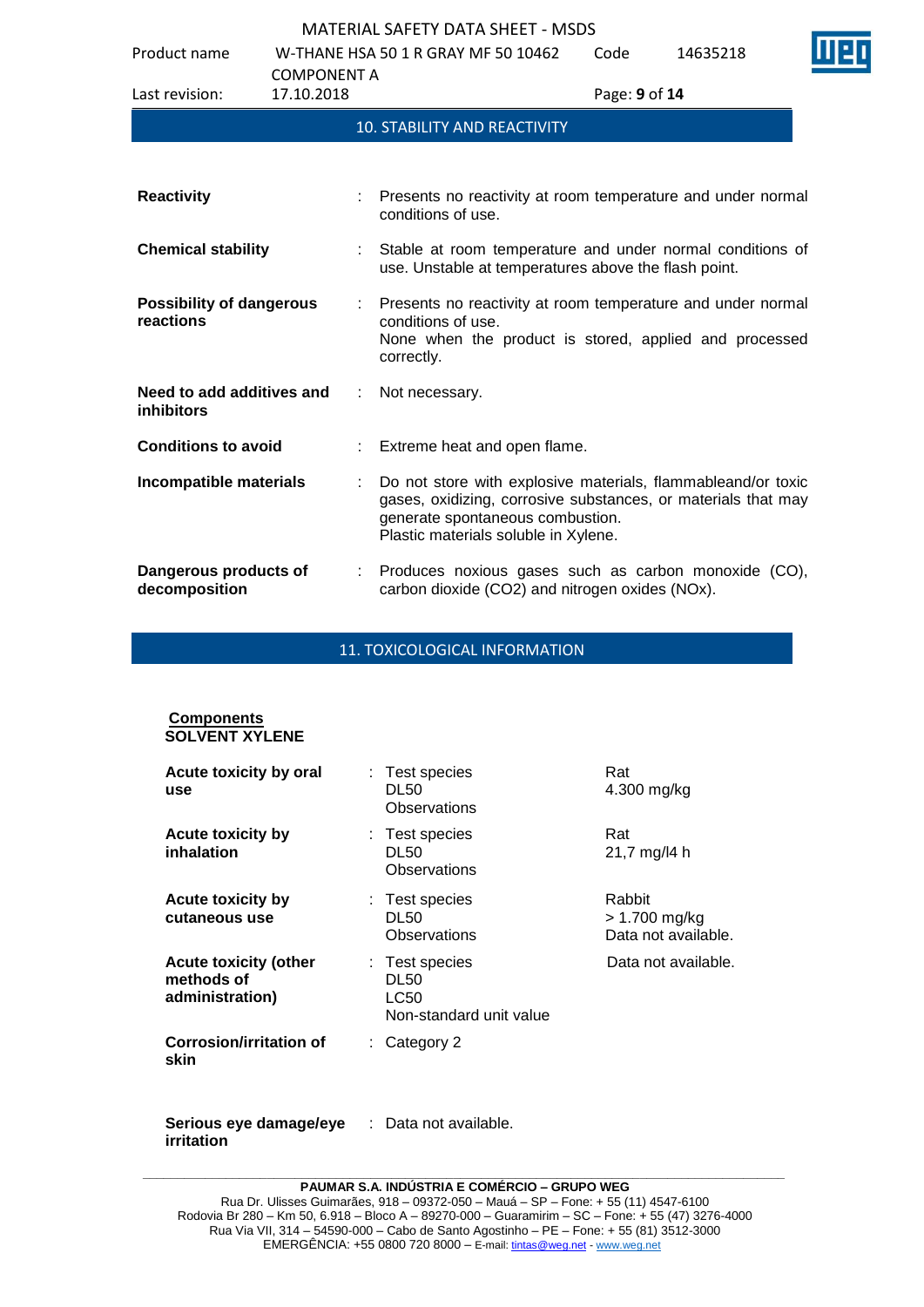| Product name   |                                                               |                                  | W-THANE HSA 50 1 R GRAY MF 50 10462                                                                                                                                                                       | Code           | 14635218            |  |
|----------------|---------------------------------------------------------------|----------------------------------|-----------------------------------------------------------------------------------------------------------------------------------------------------------------------------------------------------------|----------------|---------------------|--|
| Last revision: |                                                               | <b>COMPONENT A</b><br>17.10.2018 |                                                                                                                                                                                                           | Page: 10 of 14 |                     |  |
|                | <b>Respiratory or dermal</b><br>sensitivity                   |                                  | : Category 1                                                                                                                                                                                              |                |                     |  |
|                | <b>Mutageneses</b>                                            |                                  | : Data not available.                                                                                                                                                                                     |                |                     |  |
|                | Carcinogenicity                                               |                                  | Data not available.                                                                                                                                                                                       |                |                     |  |
|                | <b>Toxic effects for</b><br>reproduction                      |                                  | : Category 1C                                                                                                                                                                                             |                |                     |  |
|                | Specific target organ<br>toxicity (STOT) - single<br>exposure |                                  | Data not available.                                                                                                                                                                                       |                |                     |  |
|                | Specific target organ<br>toxicity (STOT) - repeat<br>exposure |                                  | : Data not available.                                                                                                                                                                                     |                |                     |  |
|                | Aspiration hazard                                             |                                  | : Data not available.                                                                                                                                                                                     |                |                     |  |
|                | <b>PLASTICIZER ADDITIVE</b>                                   |                                  |                                                                                                                                                                                                           |                |                     |  |
| use            | Acute toxicity by oral                                        |                                  | Test species<br><b>DL50</b><br>Observations                                                                                                                                                               |                | Data not available. |  |
|                | Acute toxicity by<br>inhalation                               |                                  | : Test species<br><b>DL50</b><br><b>Observations</b>                                                                                                                                                      |                | Data not available. |  |
|                | Acute toxicity by<br>cutaneous use                            |                                  | : Test species<br><b>DL50</b><br><b>Observations</b>                                                                                                                                                      |                | Data not available. |  |
|                | <b>Acute toxicity (other</b><br>methods of<br>administration) |                                  | : Test species<br><b>DL50</b><br><b>LC50</b><br>Non-standard unit value                                                                                                                                   |                | Data not available. |  |
|                | <b>Corrosion/irritation of</b><br>skin                        |                                  | Data not available.                                                                                                                                                                                       |                |                     |  |
|                | Serious eye damage/eye<br>irritation                          |                                  | Data not available.                                                                                                                                                                                       |                |                     |  |
|                | <b>Respiratory or dermal</b><br>sensitivity                   |                                  | : Data not available.                                                                                                                                                                                     |                |                     |  |
|                | <b>Mutageneses</b>                                            |                                  | Data not available.                                                                                                                                                                                       |                |                     |  |
|                | Carcinogenicity                                               |                                  | Data not available.                                                                                                                                                                                       |                |                     |  |
|                | <b>Toxic effects for</b><br>reproduction                      |                                  | Which admittedly produced adverse effect on reproductive<br>ability or capacity or lucid development of human beings.                                                                                     |                |                     |  |
|                | Specific target organ<br>toxicity (STOT) - single<br>exposure |                                  | Substance produced significant toxicity in humans, based on<br>evidence from animal experiments, it can be estimated that<br>has potential to produce toxic effects in humans after a single<br>exposure. |                |                     |  |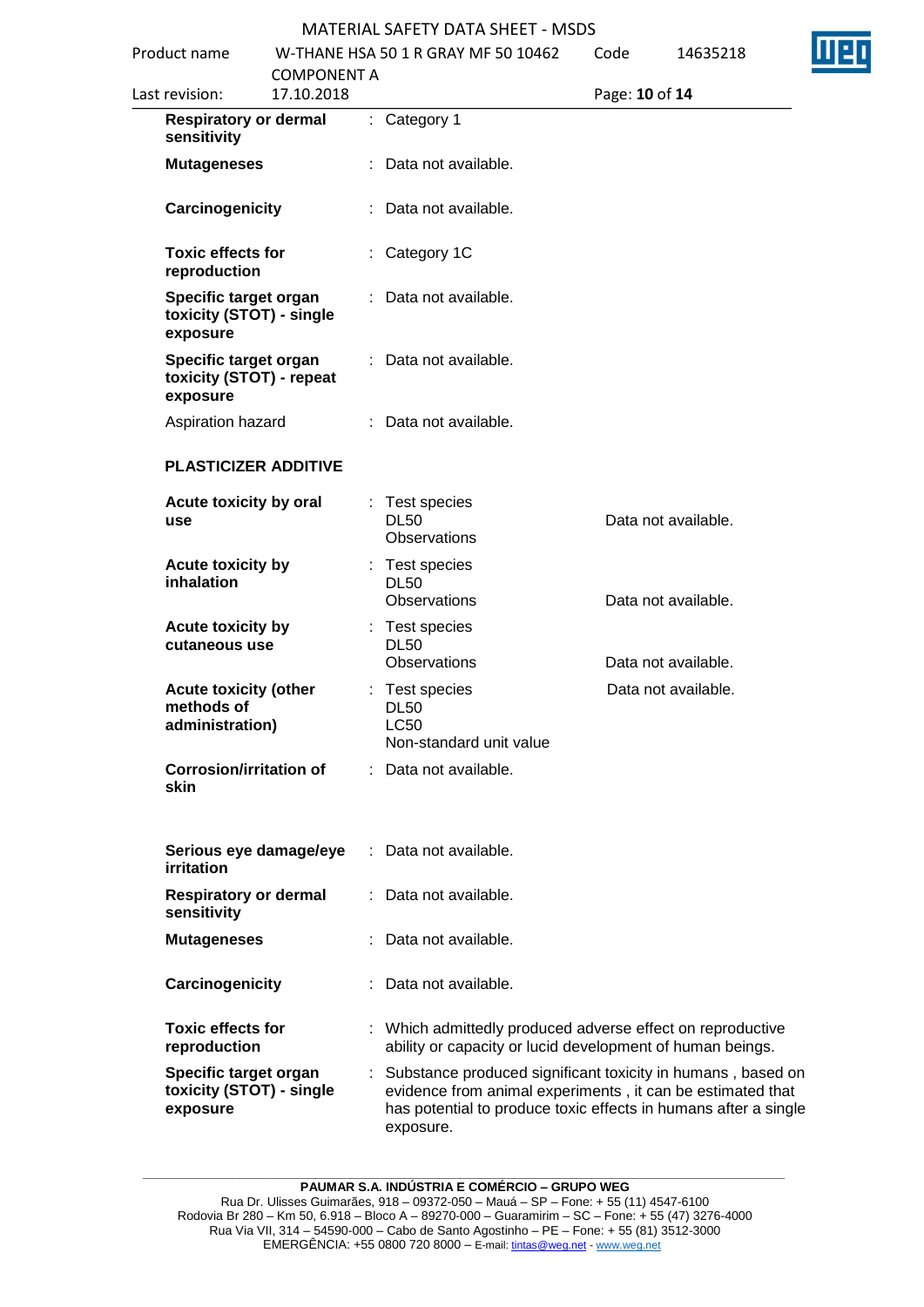| Product name                      | W-THANE HSA 50 1 R GRAY MF 50 10462<br><b>COMPONENT A</b> | Code                                                                                                                                                         | 14635218       |  |  |
|-----------------------------------|-----------------------------------------------------------|--------------------------------------------------------------------------------------------------------------------------------------------------------------|----------------|--|--|
| Last revision:                    | 17.10.2018                                                |                                                                                                                                                              | Page: 11 of 14 |  |  |
| Specific target organ<br>exposure | toxicity (STOT) - repeat                                  | : Substance based on evidence from studies in experimental<br>animals can probably present a potential to be harmful to<br>human health on repeated exposure |                |  |  |

Aspiration hazard : Data not available.

Not classified in terms of toxicity based on the data available.

## 12. ECOLOGICAL INFORMATION

| <b>Stability in soil</b>                   | : The product easily infiltrates into the soil                                            |
|--------------------------------------------|-------------------------------------------------------------------------------------------|
| <b>Other toxicological</b><br>observations | Data not available.                                                                       |
| <b>Ecotoxicity</b>                         | : Contaminates the ground water.<br>Detrimental to the fauna<br>Detrimental to the flora. |

### 13. DIOSPOSAL AND TREATMENT CONSIDERATIONS

#### **Recommended methods for final disposal**

| <b>Product</b> | : Class I Waste - Dispose of in industrial landfill or a facility<br>authorized for recycling in accordance with federal, stateor<br>local regulations                                                                          |
|----------------|---------------------------------------------------------------------------------------------------------------------------------------------------------------------------------------------------------------------------------|
| Waste          | : Class I Waste - Dispose of in industrial landfill or a facility<br>authorized for recycling in accordance with federal, stateor<br>local regulations                                                                          |
| Used packaging | Clean packaging should be sent for recycling. Packaging with<br>class I waste should be disposed of in industrial landfill or a<br>facility authorized for recycling in accordance with federal,<br>state or local regulations. |

### 14. TRANSPORTATION INFORMATION

| fLand                |                |
|----------------------|----------------|
| ONU                  | : 1263         |
| <b>Class of risk</b> | $\therefore$ 3 |

**\_\_\_\_\_\_\_\_\_\_\_\_\_\_\_\_\_\_\_\_\_\_\_\_\_\_\_\_\_\_\_\_\_\_\_\_\_\_\_\_\_\_\_\_\_\_\_\_\_\_\_\_\_\_\_\_\_\_\_\_\_\_\_\_\_\_\_\_\_\_\_\_\_\_\_\_\_\_\_\_\_\_\_\_\_\_\_\_\_\_\_\_\_ PAUMAR S.A. INDÚSTRIA E COMÉRCIO – GRUPO WEG** Rua Dr. Ulisses Guimarães, 918 – 09372-050 – Mauá – SP – Fone: + 55 (11) 4547-6100 Rodovia Br 280 – Km 50, 6.918 – Bloco A – 89270-000 – Guaramirim – SC – Fone: + 55 (47) 3276-4000 Rua Via VII, 314 – 54590-000 – Cabo de Santo Agostinho – PE – Fone: + 55 (81) 3512-3000 EMERGËNCIA: +55 0800 720 8000 – E-mail[: tintas@weg.net](mailto:tintas@weg.net) - [www.weg.net](http://www.weg.net/)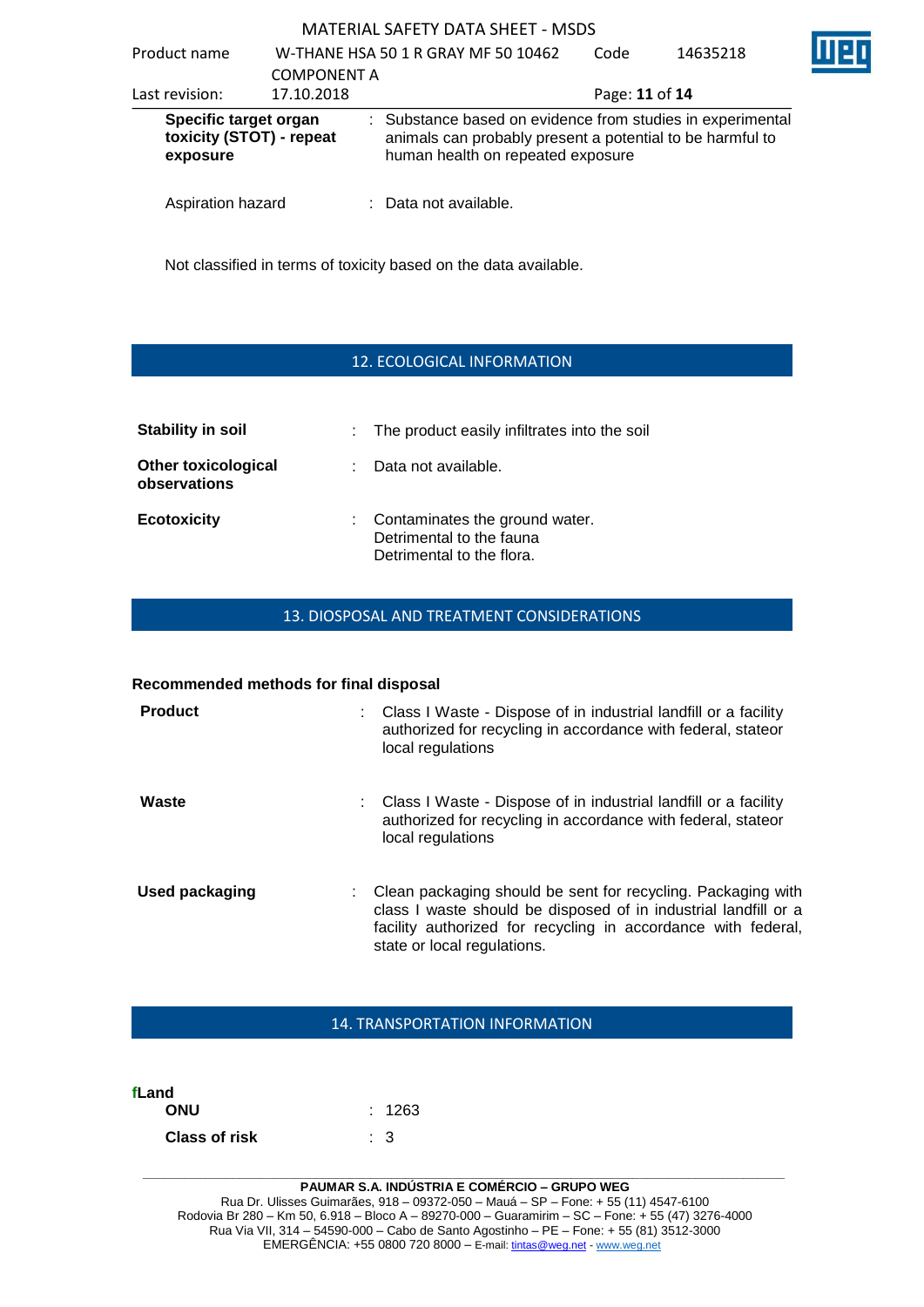|                                                                                                                                                                     |                    |                | <b>MATERIAL SAFETY DATA SHEET - MSDS</b>                                                                                        |                |          |
|---------------------------------------------------------------------------------------------------------------------------------------------------------------------|--------------------|----------------|---------------------------------------------------------------------------------------------------------------------------------|----------------|----------|
| Product name                                                                                                                                                        |                    |                | W-THANE HSA 50 1 R GRAY MF 50 10462                                                                                             | Code           | 14635218 |
|                                                                                                                                                                     | <b>COMPONENT A</b> |                |                                                                                                                                 |                |          |
| Last revision:                                                                                                                                                      | 17.10.2018         |                |                                                                                                                                 | Page: 12 of 14 |          |
| <b>Risk number</b>                                                                                                                                                  |                    |                | : 30                                                                                                                            |                |          |
| Packaging group                                                                                                                                                     |                    |                | $\therefore$ $\blacksquare$                                                                                                     |                |          |
| <b>Name</b>                                                                                                                                                         |                    |                | Paint (including coats, lacquers, enamels, colorant, gum-<br>lacquers, varnishes, polishes, liquid fillers and liquid lacquers) |                |          |
| <b>Shipping</b><br>ONU                                                                                                                                              |                    |                | 1263                                                                                                                            |                |          |
| <b>Class of risk</b>                                                                                                                                                |                    | $\therefore$ 3 |                                                                                                                                 |                |          |
| Packaging group                                                                                                                                                     |                    |                | : III                                                                                                                           |                |          |
| <b>EmS</b>                                                                                                                                                          |                    |                | F-E                                                                                                                             |                |          |
| <b>MFAG</b>                                                                                                                                                         |                    |                | 310                                                                                                                             |                |          |
| Appropriate name for<br>Paint (including coats, lacquers, enamels, colorant, gum-<br>dispatch<br>lacquers, varnishes, polishes, liquid fillers and liquid lacquers) |                    |                |                                                                                                                                 |                |          |
| Air transport<br><b>ONU</b>                                                                                                                                         |                    |                | 1263                                                                                                                            |                |          |
| Class of risk                                                                                                                                                       |                    | $\therefore$ 3 |                                                                                                                                 |                |          |
| Packaging group                                                                                                                                                     |                    |                | $\therefore$ III                                                                                                                |                |          |
| Appropriate name for<br>dispatch                                                                                                                                    |                    |                | Paint (including coats, lacquers, enamels, colorant, gum-<br>lacquers, varnishes, polishes, liquid fillers and liquid lacquers) |                |          |

# 15. REGULATORY INFORMATION

This MSDS (Material Safety Data Sheet) was generated according to the criteria of NBR 14725/2014. (Brazilian standard that defines the GHS).

| Specific Regulations for the<br><b>Chemical Product.</b> | Federal Decree No. 2657, July 3rd, 1998.                                      |
|----------------------------------------------------------|-------------------------------------------------------------------------------|
|                                                          | Ordinance No. 229, May 24th, 2011 - Changes to Regulatory<br>Standard No. 26. |
|                                                          | ABNT NBR 14725: 2014 - valid from 19/12/2014 -                                |
|                                                          | Amendment 1 (19/11/2014).                                                     |
|                                                          | Law No. 12305, August 2nd 2010 (Solid Waste National<br>Policy).              |
|                                                          | Decree No. 7404, December 23rd, 2010.                                         |
|                                                          | Resolution ANTT N° 5.232, December 14th 2016.                                 |
|                                                          |                                                                               |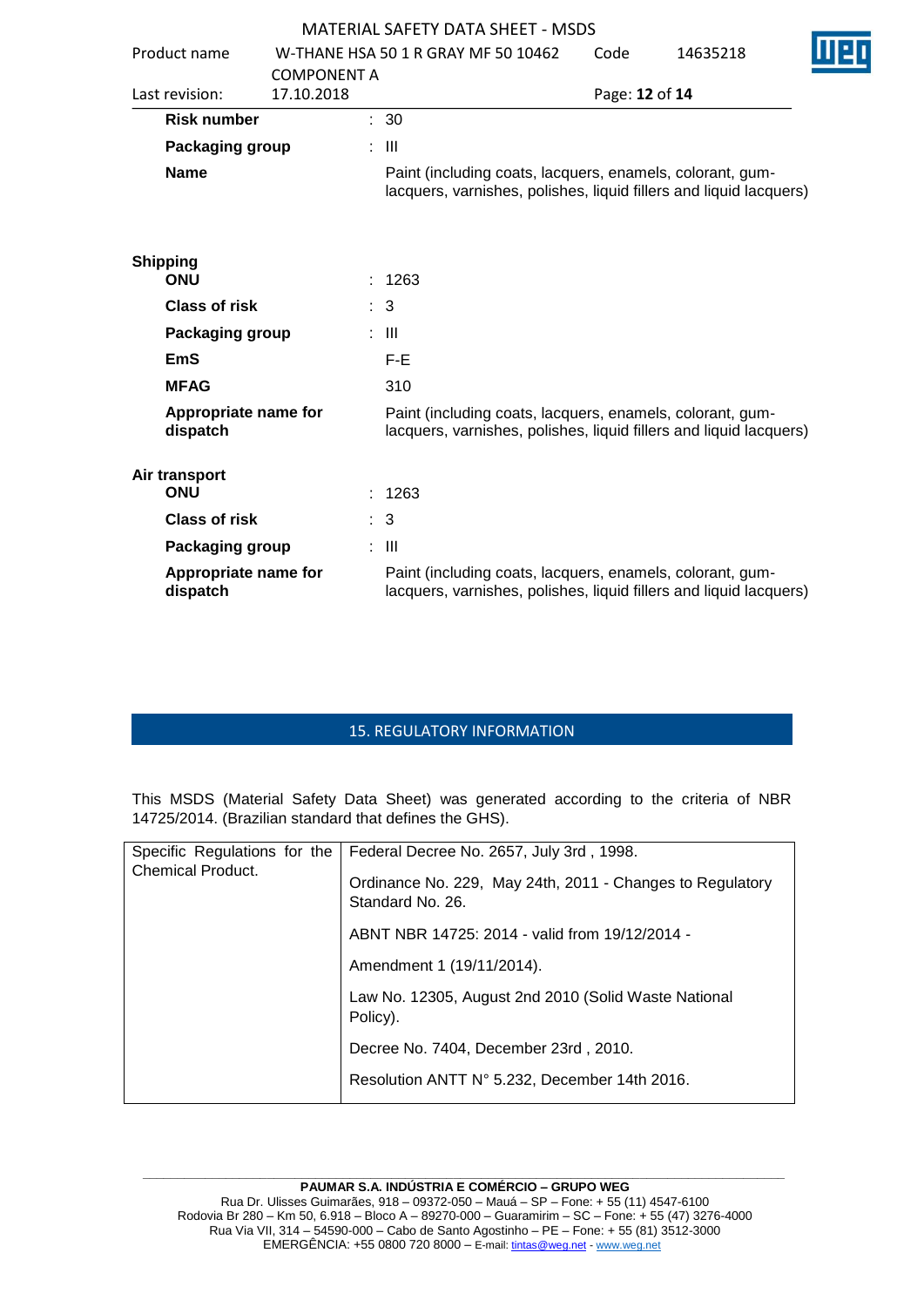Code 14635218



COMPONENT A Last revision: 17.10.2018 Page: **13** of **14**

Product name W-THANE HSA 50 1 R GRAY MF 50 10462

16. ADDITIONAL INFORMATION

#### **Acronyms Used:**

**Legenda:**

| <b>CAS</b>      | <b>Chemical Abstract Service</b>                          |
|-----------------|-----------------------------------------------------------|
| VO              | <b>Organic Vapors</b>                                     |
| <b>NEC</b>      | National Eletrical code/Código Nacional de Eletricidade   |
| IEC:            | <b>International Eletrical Commision</b>                  |
| <b>ABNT</b>     | <b>Brazilian Association of Technical Standards</b>       |
| <b>ACGIH</b>    | American Conference of Governmental Industrial Hygienists |
| <b>TLV</b>      | <b>Threshold Limit Values</b>                             |
| <b>TLV/TWA</b>  | Time Weighted Average                                     |
| <b>TLV/STEL</b> | Short Term Exposure Limit                                 |
| TLC/C:          | Tolerance Limit - Ceiling Value                           |
| EPI:            | Individual Protective Equipment                           |
| <b>CA</b>       | <b>Approval Certificate</b>                               |
| <b>PPRA</b>     | <b>Environmental Risk Prevention Program</b>              |
| <b>NR</b>       | <b>Regulatory Standard</b>                                |
| <b>NFPA</b>     | <b>National Fire Protection Agency</b>                    |
| mmHg            | Millimeters of mercury - pressure unit                    |
| <b>DL50</b>     | Lethal Dose average                                       |
| <b>CL50</b>     | Lethal Concentration average                              |
| ppm             | Parts per million                                         |
| N.d             | Not available                                             |
| $A + B$         | Viscosity of the mixture of component A + component B     |

Important information, but not specifically described in the previous sections:

This MSDS was prepared based on current knowledge about the handling of the product under normal conditions of use, according to the application specified on the packaging and recommended usage in Section 1 of this MSDS. Any other use of the product involving its combination with other materials, as well as forms of use different from those indicated, are the user's responsibility. The company advises that the handling of any chemical substance requires prior knowledge of its hazards by the user. In the workplace it is responsibility of the company user of the product to provide training of its employees and contractors about the possible risks arising from exposure to the chemical.

We reserve the right to change the information contained in this document without prior notice, due to the improvement and continuous evolution of the product and technical knowledge.